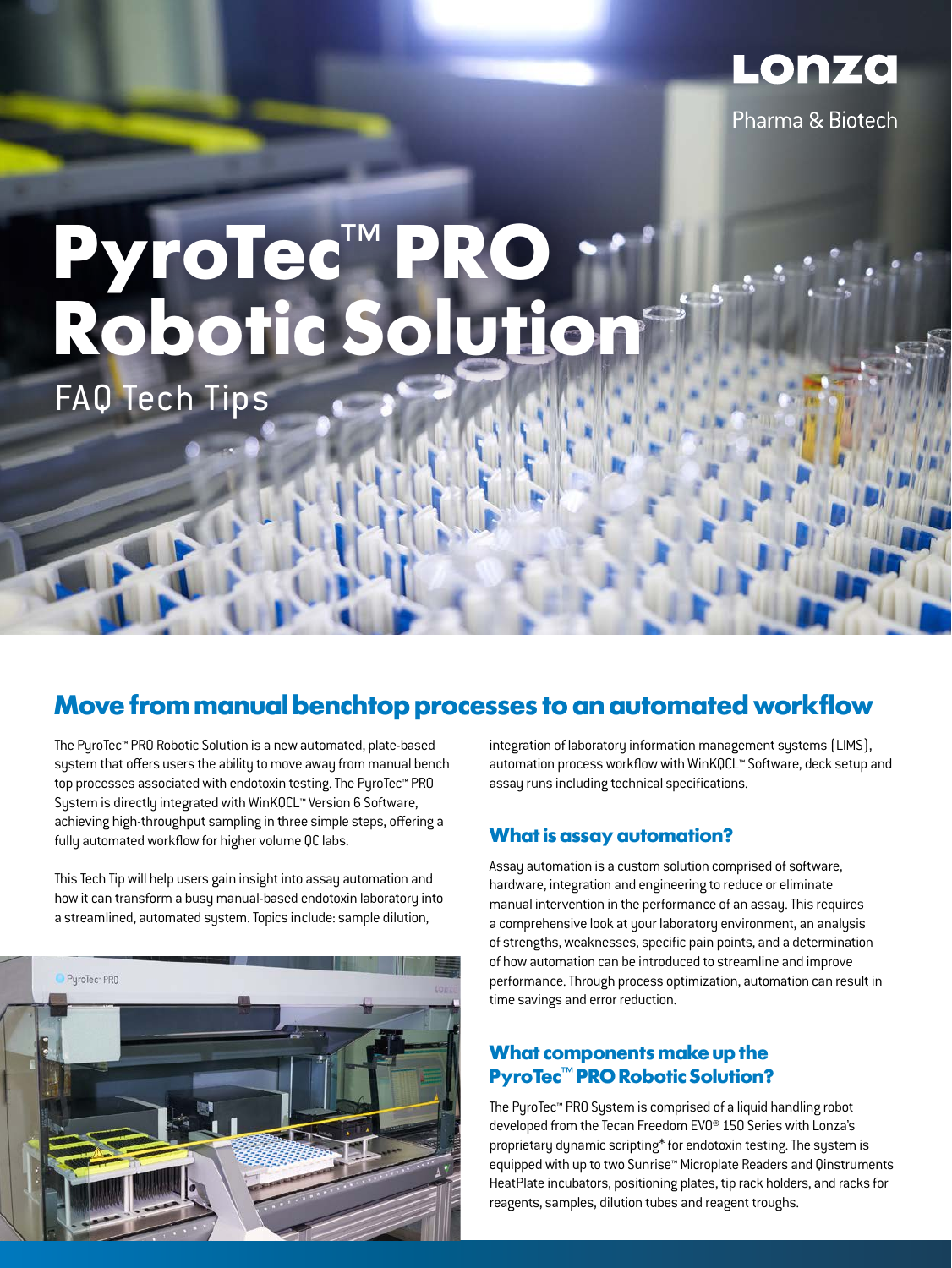The PyroTec™ PRO System is integrated with WinKQCL™ Software for data analysis. A computer must be supplied. *\*patent pending*

#### **Are there any consumables that need to be purchased to run the PyroTec**™ **PRO Robotic Solution other than standard reagents, dilution tubes, and microplates?**

Yes, specific pipette tips (P/N 0000229884) and troughs (P/N 0000229888) for the robotic system are purchased from Lonza.

#### **Are all the consumables endotoxin-free?**

All consumables, including pipette tips (P/N 0000229884), troughs (P/N 0000229888), 13 x 100 mm tubes (P/N N207), and microplates (P/N 25-340) used in the system are certified to be endotoxin-free (<0.005 EU/mL).

#### **What are the power requirements?**

100-240 Volts 50/60 MHz 1,200 VA

#### **How much space is required for the PyroTec**™ **PRO System?**

The robot is 145 cm wide, 78 cm deep and 87 cm tall. A minimum of 10 cm around the instrument is required for proper function.

Depending on the configuration, the weight of the PyroTec™ PRO System ranges from 187-200 kg.

Tables are available for purchase from Lonza that will accommodate the PyroTec™ PRO System size and weight.

#### **Can you provide an overview of product specifications for the PyroTec**™ **PRO Robotic Solution?**

| <b>Description</b>                                    | Answer                                                                                                                                                                                            |
|-------------------------------------------------------|---------------------------------------------------------------------------------------------------------------------------------------------------------------------------------------------------|
| Throughput per run                                    | 42 (21 per plate in duplicate w/duplicate<br>PPC) with five point standard curve with<br>two negative controls.                                                                                   |
| Sample handling                                       | Yes                                                                                                                                                                                               |
| Prepares sample dilutions                             | Yes, 128 (includes sample tubes). All 128<br>tubes are available to make simple to<br>complex dilution schemes.                                                                                   |
| Prepares auxiliary dilutions                          | Yes, for dilutions requiring other than liquid<br>reagent water, i.e. Beta-Glucan blocker.                                                                                                        |
| Reconstitution of RSE/CSE                             | No                                                                                                                                                                                                |
| Vortex of reconstituted RSE/CSE                       | No                                                                                                                                                                                                |
| Prepares endotoxin standards                          | Yes, flexibility to make up to eight<br>standards per assay (most common is<br>five).                                                                                                             |
| Prepares positive product controls                    | Yes                                                                                                                                                                                               |
| Prepares negative controls                            | Yes                                                                                                                                                                                               |
| Incubates plate                                       | Yes                                                                                                                                                                                               |
| Reconstitution of LAL reagents                        | Yes                                                                                                                                                                                               |
| Pipettes LAL to plate                                 | Yes                                                                                                                                                                                               |
| Places plate in incubator                             | Yes                                                                                                                                                                                               |
| Barcode scanner                                       | 2D barcode; various standard formats<br>supported. Barcodes are entered on<br>the template in WinKQCL™ Endotoxin<br>Detection and Analysis Software as well as<br>adaptability on the robot deck. |
| Sample tubes type                                     | Pyrogen-free USP Type 1, 13 x 100 mm<br>tubes with max volume of 8 mL per tube<br>[128 tubes available]                                                                                           |
| Ancillary accessories                                 | Tips, reagent reservoirs, and microplates<br>supplied by Lonza certified down to<br>0.005 EU/mL                                                                                                   |
| Deck setup time                                       | Fully loaded plate: 5 minutes minimum.                                                                                                                                                            |
| Preparation of plate                                  | Fully loaded plate: 30 minutes minimum;<br>after LAL load: 43 minutes                                                                                                                             |
| Runtime in reader                                     | Approximately 1 hour                                                                                                                                                                              |
| Total time to result including preparation<br>and run | 1 hour 50 minutes for 21 samples tested<br>neat                                                                                                                                                   |
| Sample test volume                                    | 100 µL; Minimum sample volume<br>600 µL for samples to be diluted; 800 µL<br>for samples to be tested neat                                                                                        |
| Method supported                                      | Kinetic chromogenic and kinetic<br>turbidimetric. rFC coming soon                                                                                                                                 |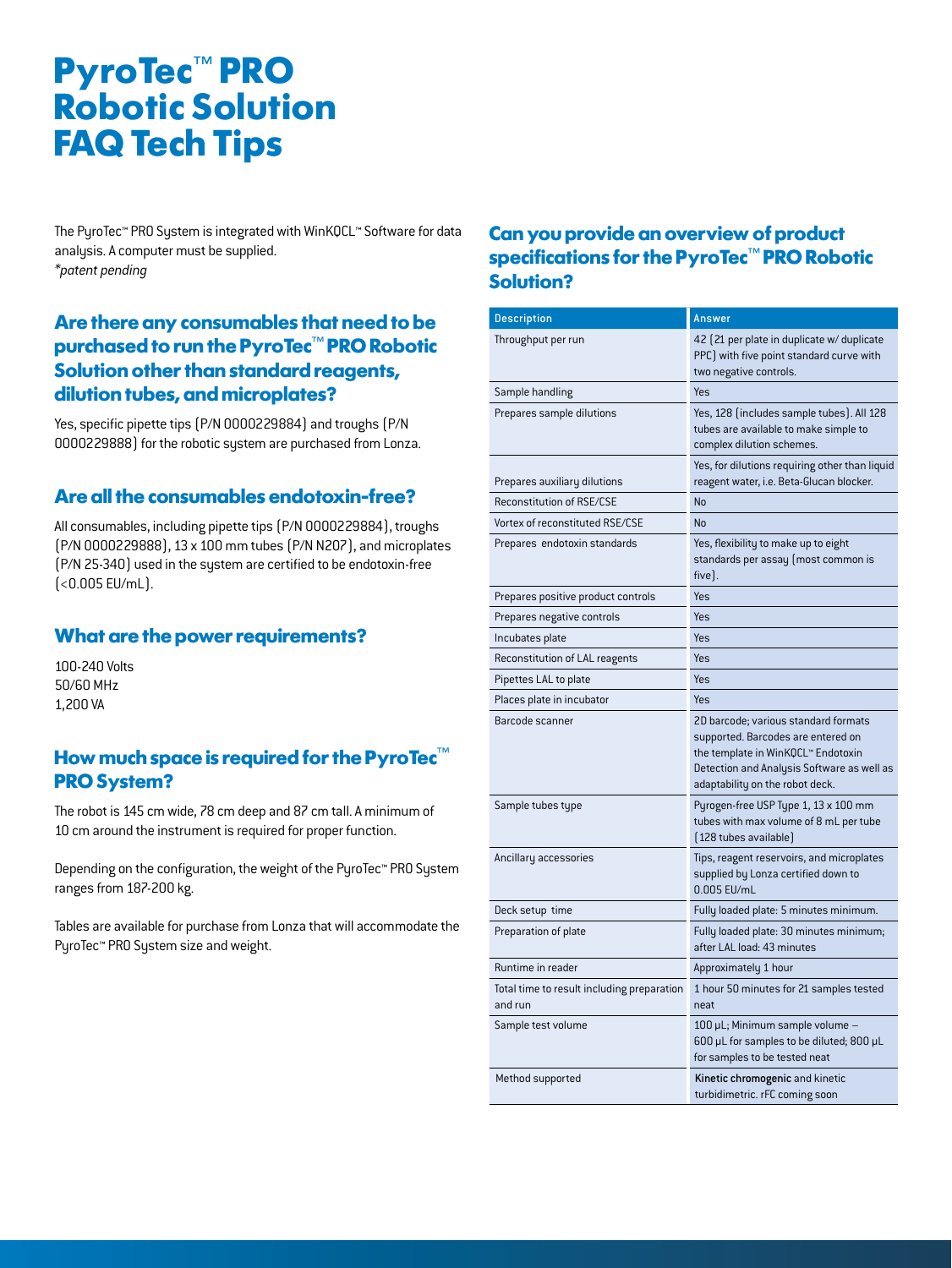#### **Which type of liquid handling arm does the PyroTec**™ **PRO System use, liquid or air driven?**

The air LiHa™ technology forms a core element of Lonza's automated solution for endotoxin testing. The air LiHa™ uses air displacement technology to offer increased flexibility and greater convenience for a variety of applications requiring disposable tips. The air LiHa™ has a number of advantages for this application:

- A broad despensing volume ranging from  $10 \mu L 800 \mu L$  per channel
- A low level tip ejector that allows removal of disposable tips without risk of cross-contamination due to generation of aerosols
- Utilizes cLLD-capacitive liquid level detection for fast liquid level detection and preferential non-contact dispensing, for optimum pipetting performance
- Offers fast dispense down to 10 µL with CVs below 6%
- Each channel is protected by an inline filter

### **WinKQCL**™ **Endotoxin Detection and Data Analysis Software and Integration**

#### **How are manual steps controlled by software?**

Pop-up windows in the WinKQCL™ Software application guide the user through manual preparation (endotoxin, reagents, sample), and every step has to be actively confirmed by the user, which acts as a fail-safe. For data integrity purposes, it reduces the risk of operator error in setting up the deck.

### **Can manual and automated systems share the same WinKQCL**™ **Software database for trending and data security?**

Yes, the system is able to leverage the robust enterprise features of the WinKQCL™ Software. This includes storing all information in a WinKQCL™ Software database that can be shared amongst the organization. The Software provides fine-grain user access controls and analytics, including trending across the historical records to assess excursions and utilize metadata to assist in root cause analysis investigations.

### **Can the PyroTec**™ **PRO System interface with LIMS?**

Yes, the end-user can setup and define the trigger for the data transfer. Lonza offers services to assist with this.

#### **Can plate dilutions schemes be transferred to WinKQCL**™ **Software if contained in a LIMS?**

Yes, this information can be pulled from a LIMS if available. For example, an export created in CSV can be exported back into LIMS.

### **Is the PyroTec**™ **PRO System compatible with other, non WinKQCL**™ **Software?**

The automation module providing dynamic scripting\* and control of the robotic system is an integral part of Lonza's WinKQCL™ Version 6 Endotoxin Analysis and Detection Software. It is not compatible with any other endotoxin detection software.

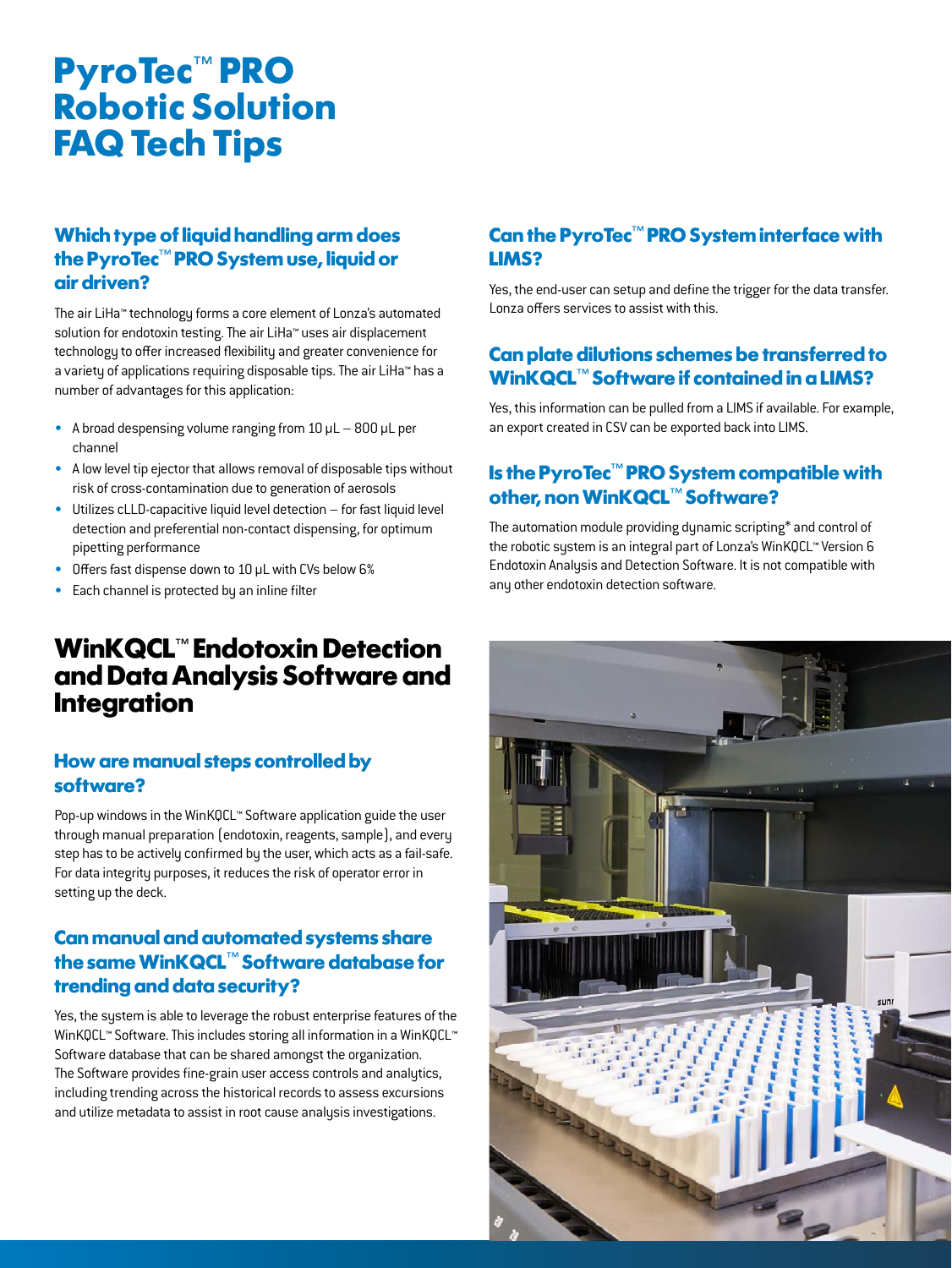### **Endotoxin automation high-level process flow**

The endotoxin automation high-level process workflow on this page depicts the process in the automation module software, a fairly simple process. A User Manual will be included with the purchase of the PyroTec™ PRO System with detailed instructions.



#### **Step 1:**

#### **Initiate the automation module within WinKQCL**™ **Software**



### **Step 2: Select the template(s)**

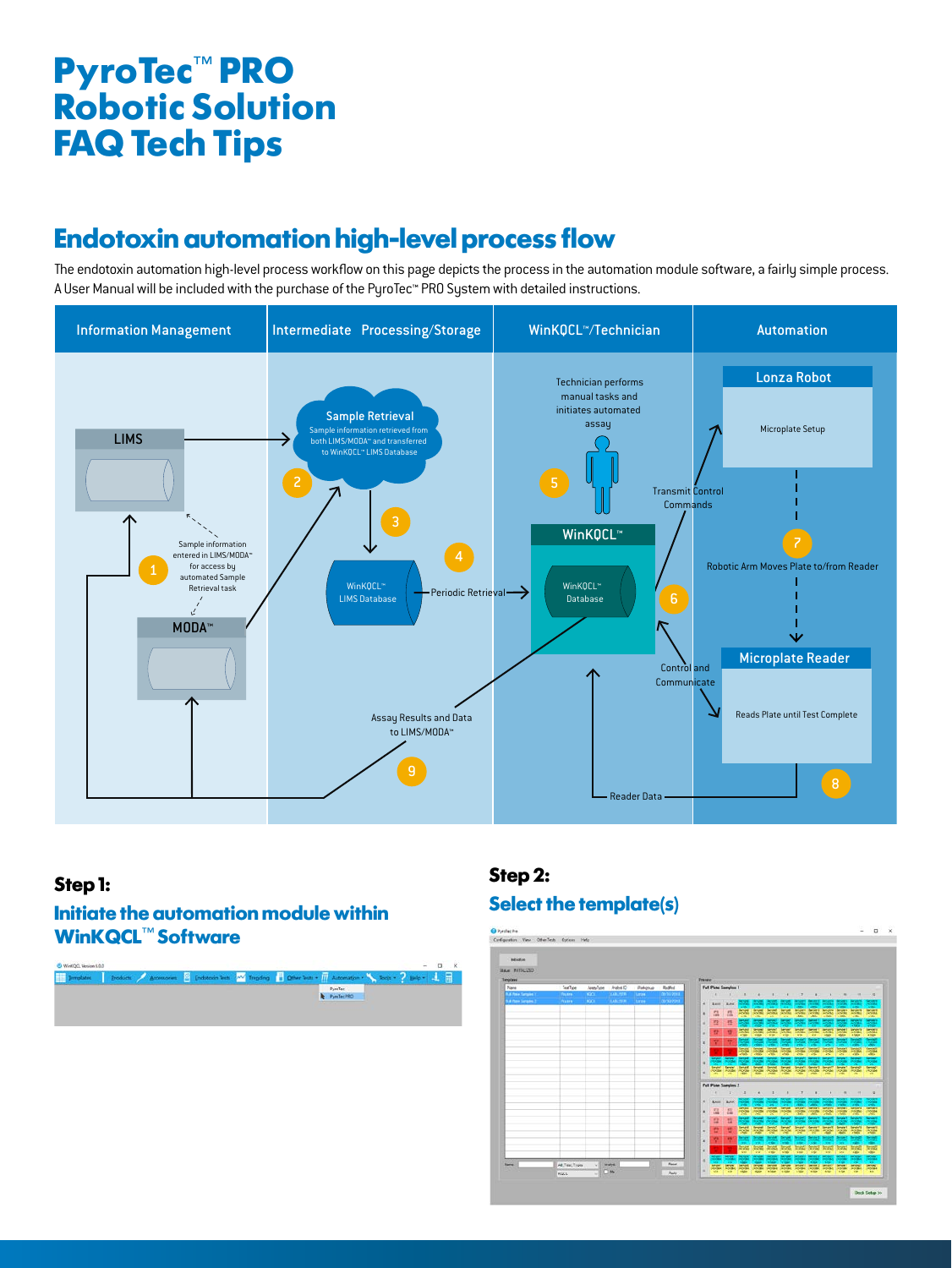#### **Step 3:**

#### **Setup the deck per the instructions provided**



### **Step 4: Initiate the automated run**



#### **Endotoxin**

The endotoxin must be manually reconstituted and vortexed by the analyst – the same as would be done to perform a manual assay. After the analyst vortexes the endotoxin, the analyst must then place the endotoxin on the deck at the location specified in the deck layout instructions (Step 3).

#### **Reagents**

The robot reconstitutes the test reagents. The user is only required to place the open reagent vials at the locations specified in the deck setup instructions (Step 3).

#### **Samples**

Sample tubes containing the specified volumes must be placed at the locations specified by the deck setup instructions (Step 3). When barcode scanning functionality is implemented, the samples may be placed anywhere in the sample tube racks.

#### **Deck Setup**

The deck setup interface (shown in Step 3) provides detailed instructions regarding where components must be positioned, and what volumes of liquids must be present. Notice that there is a checklist to the right of the interface. The analyst must check off every item in the checklist to confirm that all positions and all volumes are correct. The software will not allow the automated assay to be run until all items in the checklist are confirmed.

### **Process**

#### **Is it possible to automate the standard dilutions?**

The standard endotoxin dilutions are created by the system based on what is specified in the WinKQCL™ Software Template specific for that assay. The PyroTec™ PRO System can dynamically create the dilution scheme in the WinKQCL™ Software.

The system does not reconstitute the stock endotoxin. The endotoxin must be reconstituted and vortexed offline by an analyst prior to running an automated assay – and then placed on the robot deck. The system uses the reconstituted endotoxin to create the standards.

### **Can you provide more information on the validation of endotoxin standards made using pipetting vs. vortexing?**

The only manual step required is for the analyst to perform the initial reconstitution and vortex the initial stock CSE (or RSE) solution prior to running the assay. The robot prepares the standard curve. As we do not place a vortex mixer on the deck, the robot uses multiple aspirate/ dispense steps to mix the standards, starting from the stock CSE solution. Study data confirm that this method is comparable to using a standard vortex. This method is included in the reagent package inserts for automation customers.

### **How does the PyroTec**™ **PRO System mix samples after sample dilution?**

All mixing on the system is done by the liquid handling robotic arm described above using similar multiple aspiration/dispense steps to those used in standard preparation.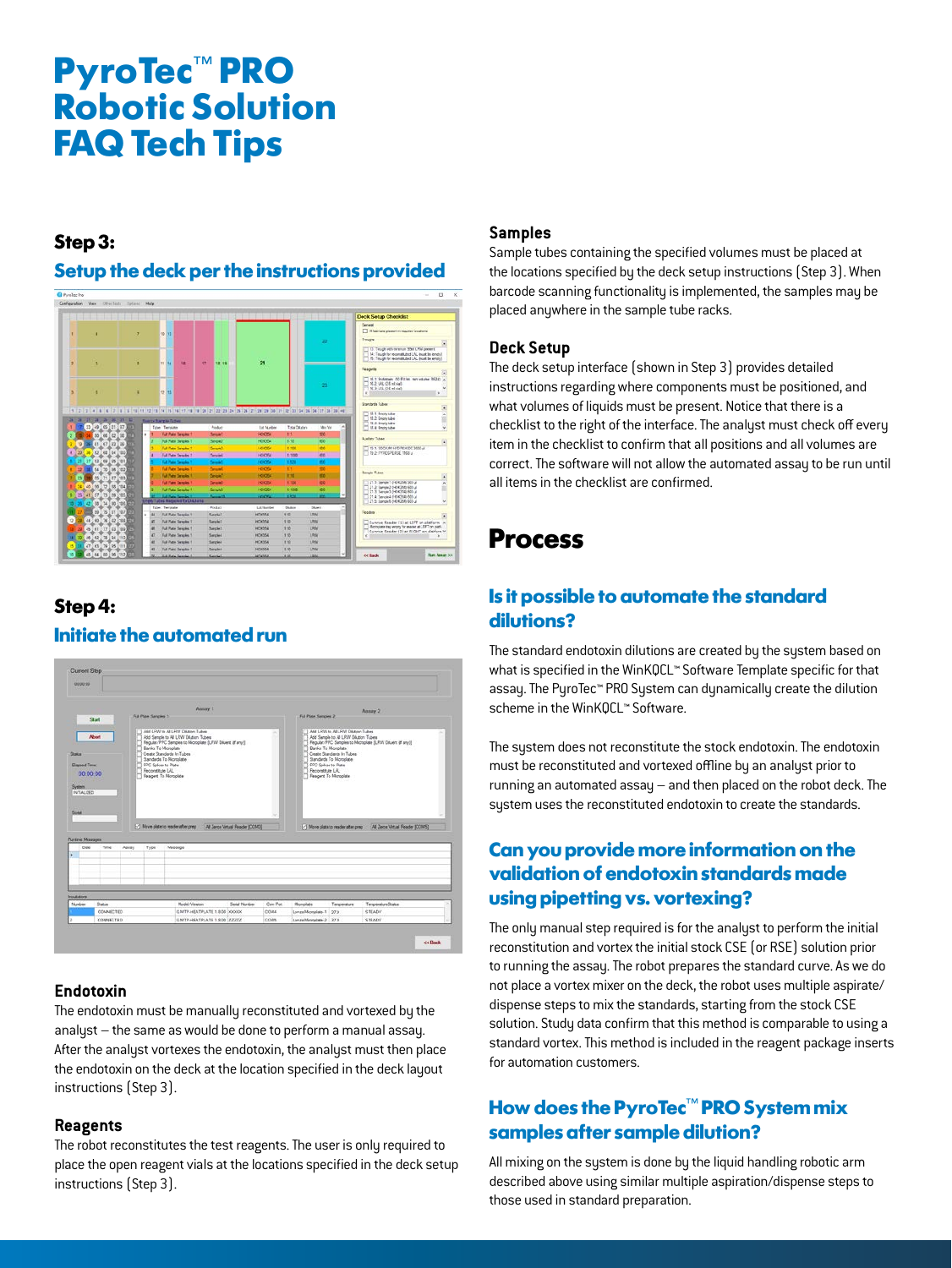#### **How does liquid level detection work if different sample containers are used (conductive or pressure based?)**

Conductive liquid detection is used by the PyroTec PRO™ System. The system currently supports sample handling in 13 x 100 mm tubes. An option to allow use of commonly used 15mL polystyrene sample tubes is planned for a future software release.

#### **Can you run different samples (different treatment, dilution etc.) on one plate?**

The system can accommodate a variety of samples on one plate with different dilutions applied to each sample. The system will apply whatever LAL reagent water dilutions are assigned to each sample on the WinKQCL™ Software-generated endotoxin template. Each product (i.e. sample) defined in the WinKQCL™ Software Database is configurable in the automation module software to use a specific liquid class, which determines the pipetting parameters to be applied (different liquid classes for aqueous, viscous, foamy, etc). When a new sample in the WinKQCL™ Software Database is detected by the automation software, it is initially assigned a default liquid class, but a different liquid class can be assigned by the user if necessary. The automation software is also able to handle auxiliary dilutions such as beta glucan blocker (P/N N190) and Tris buffer(P/N S50-642). Auxiliary dilutions are configurable per sample. The order in which the auxiliary dilutions are to be applied also is configurable. In addition, the reagent water itself can be configured as an auxiliary dilution if necessary.

#### **Am I limited in the amount and type of sample dilutions?**

The user is limited only by the 48 spaces available for sample tubes on the deck layout. The user can create a multitude of sample dilutions with different sample types, utilizing LAL reagent water in addition to auxiliary dilutions simultaneously within the same run.

#### **How many plates can be processed with the instrument?**

The system can accommodate up to two independent microplates on a single run of the instrument (i.e. a single deck setup).

#### **What are the limiting factors (reagents, consumables etc.)?**

The limiting factor is deck space on the instrument. Currently the instrument has enough space to accommodate the labware required for two assays, including the ability to run two different types of assays e.g. one chromogenic and one turbidimetric assay, within a single run.

#### **Is it possible to reload the instrument during a run with reagents, consumables, samples? Can you continuously load? Is an automatic retest supported?**

After the last microplate is placed in the reader and control is transferred to the WinKQCL™ Software to begin reading the plate, the instrument's work is complete. At that time, it would be possible to start preparing the deck for the next run. However, the next run should not be started until all microplate readers (either 1 or 2) have completed reading the microplates, and all microplates have been removed from the readers by the analyst. When two assays are performed in a single run, the assays are performed sequentially, not concurrently. The instrument will not start the microplate setup for the second assay until the instrument has placed the microplate from the first assay in the reader to be read by the WinKQCL™ Software. When the WinKQCL™ Software begins reading the first microplate, the instrument will begin processing the microplate setup for the second assay. The system does not support an automatic retest of a failed sample. The analyst would need to add the sample to the next run to retest it.

#### **Has any stability testing been performed for the endotoxin and lysate that stay on the instrument before use?**

Our data indicate that the reagents should be placed on the deck prior to running the automated assay. This would be similar to the methodology when performing the assay on the bench. Customers should follow procedures similar to those in a manual assay, specifically, they would not allow reagents to sit on a benchtop for a long period of time prior to use. For the lysate specifically, it is not reconstituted until just prior to transfer to the microplate, so for any time spent on the instrument prior to that, the lysate is in powder form.

#### **How long does the assay take, and can an assay be run overnight?**

Typical runtime from start of the automated microplate setup to completion of WinKQCL™ Software reading the plate for a single assay is 1.5 hours – 2.5 hours, depending on the number of samples and the complexity of the dilutions. Therefore, a two-assay run will typically complete in 3 hours based on the simplest testing scheme. The system begins setup and preparation of the second assay while the first plate is being measured.

Because the PyroTec™ PRO System is automated, once the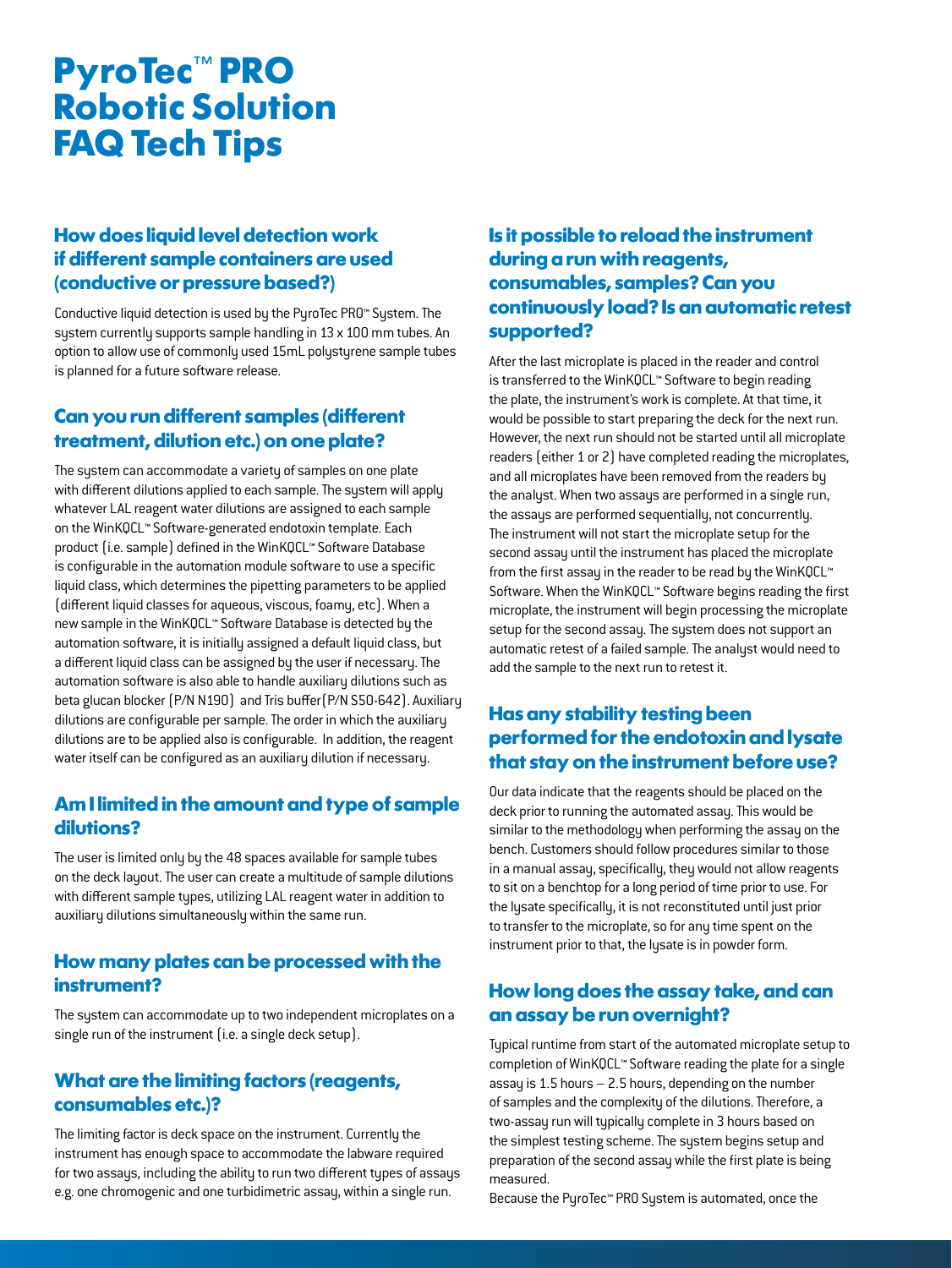assay is set up and the run initiated, the run can complete without human interaction, so it may run overnight or between shifts.

#### **Can the PyroTec**™ **PRO System be utilized with the PyroGene**™ **rFC Assay?**

The system currently supports both the Lonza Kinetic-QCL™ Kinetic Chromogenic LAL Assay (for example, P/N 50-650H) and the PYROGENT™-5000 Kinetic Turbidimetric LAL Assay (for example, P/N N688). Support for the PyroGene™ Recombinant Factor C Endpoint Fluorescent Assay (for example, P/N 50-658NV) is planned for an upcoming system release.

### **Service**

#### **How long does it take to perform the installation, operational and performance (IOPQ)?**

There are many components that need to be installed and validated. Depending on the customizations needed, estimated time for installation and operational qualification is one week.

#### **Can you provide more information on the IOPQ?**

- 1. Installation Qualification (IQ) ensures that the hardware and software are installed and configured properly in preparation for further testing. Basically, this verifies that the software is installed and that readers and incubators have been configured correctly.
- 2. Operational Qualification (OQ) ensures that hardware and software components are in proper working order (confirms functionality of LiHa™ and RoMa arms and functionality to transfer microplates to/from readers).
- 3. Performance Qualification (PQ) evaluates the overall functional performance of the system by performing actual automated endotoxin tests using Lonza endotoxin testing reagents. The technician runs an assay to challenge the repeat pipetting accuracy using a Lonza PQ routine test template with samples and dilutions.

#### **What is involved in the annual Preventive Maintenance?**

Annual Preventative Maintenance (PM) is included in the Te-Care™ service contract, offered through the Lonza-Tecan partnership. The PM includes general cleaning, greasing, adjustments and replacement of wear-and-tear parts. Any required updates for instrument reliability, usability and safety will be provided.

Note that Te-Care™ also provides access to Technical Support through Lonza's Scientific Support team, and on-site repairs

#### **What additional maintenance activities are required?**

Routine maintenance tasks are detailed in the User Manual. They include daily inspection and cleaning of the DiTi cones and an inline filter test. Post use, the worktable should be cleaned and DiTi waste emptied. Weekly, a leak test should be performed to ensure tip accuracy.

#### **Who should I contact for technical support?**

Your first line of support is always Lonza Scientific Support (numbers are listed at the end of this document). Lonza's team of dedicated professionals will assess your issue and, if required, obtain further support from Lonza or Tecan Subject Matter Experts depending on your needs.

#### **Our lab would benefit from utilizing the PyroTec**™ **PRO Robotic Solution. What would we need to do prior to scheduling an install?**

The best next step would to be to contact your sales representative to schedule a meeting to discuss:

- Sample throughput, workflows and types
- Site requirements
- Service and support
- Return on Investment